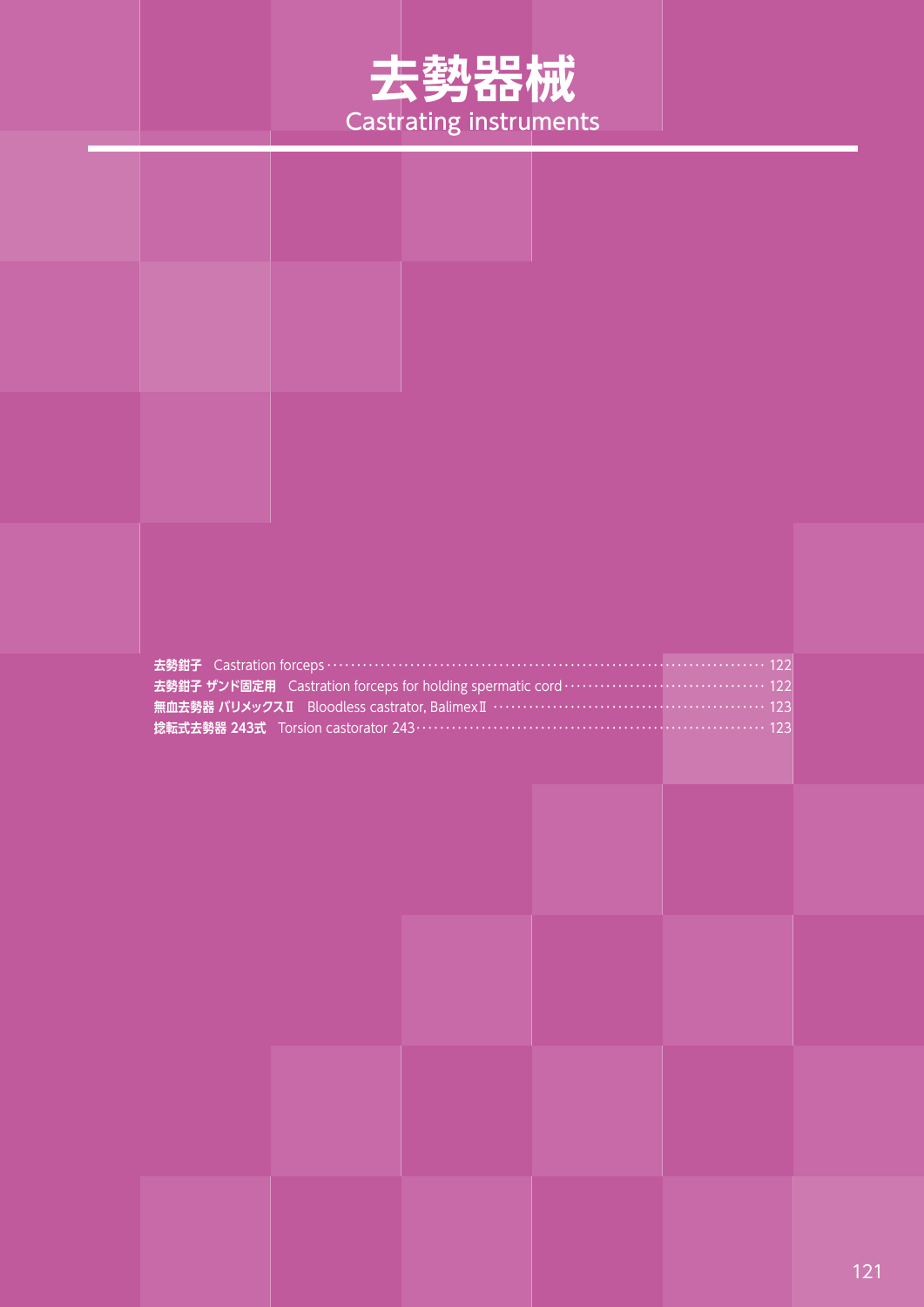**◆動物用一般医療機器**

**去勢鉗子**

Castration forceps

大動物用は、馬、牛の観血去勢に使用する鉗子で、精 索を伸長させて去勢用鉗子ザンド固定用で固定して 精索を挫切します。

子豚用も同様に観血去勢に使用します。精索を挫切 し精巣(睾丸)を除去します。

Large size is for horse and cattle castration. Extend the spermatic cord and hold it with the castration forceps for holding the cord. For piglet, use the smaller forceps to crush the spermatic cord as well.



| コード番号<br>Code No. | 06001100                         | 06004100                         |
|-------------------|----------------------------------|----------------------------------|
| 型式                | 大動物用                             | 子豚用                              |
| Type              | Large animal                     | Piglet                           |
| サイズ               | 全長: 310mm (切断部: 55mm)            | 全長:190mm (切断部: 25mm)             |
| Size              | Length: 310mm Cutting part: 55mm | Length: 190mm Cutting part: 25mm |
| 暂量<br>Weight      | 600 <sub>g</sub>                 | 170 <sub>g</sub>                 |
| 材質                | ステンレス                            |                                  |
| Material          | SI IS                            |                                  |

## **◆動物用一般医療機器 去勢鉗子 ザンド固定用**

Castration forceps for holding spermatic cord

馬、牛の観血去勢時に精索を伸長させて固定する鉗 子で、去勢鉗子を使用して精索を挫切します。

This is to hold the spermatic cord of horse and cattle. Then use the castration forceps to crush it.

| コード番号<br>Code No. | 06005100            |
|-------------------|---------------------|
| 型式<br>Type        | 大<br>Large          |
| サイズ<br>Size       | 310mm               |
| 質量<br>Weight      | 630g                |
| 材質<br>Material    | ステンレス<br><b>SUS</b> |